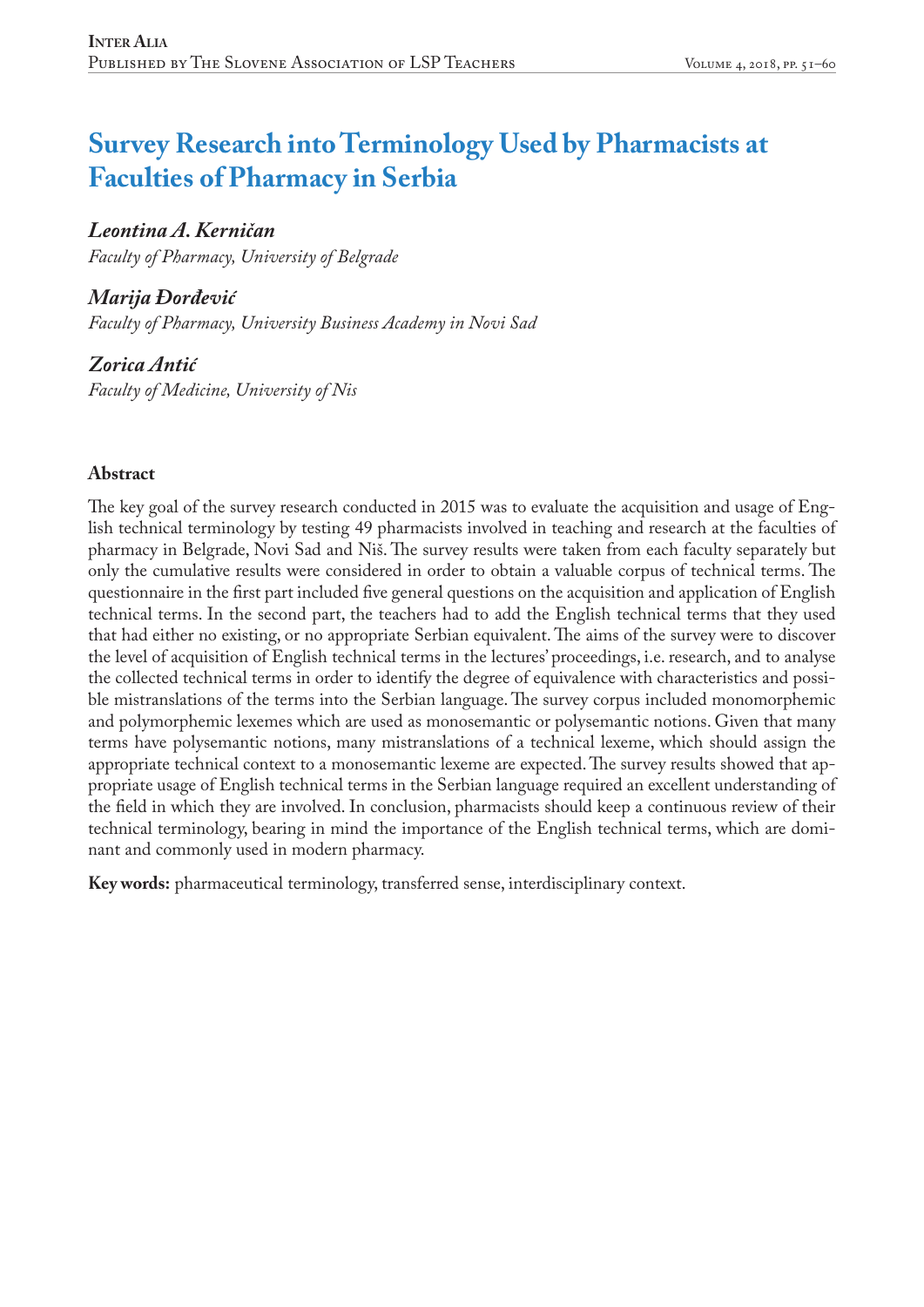## **1 Introduction**

The theoretical framework of this survey research was based on the following theoretical facts, which guided the analysis. In Simeon, a term is defined as "a notion or technical term, terminological item; word or group of words of specific (scientific, technical or similar) language, built (accepted or adopted, etc.) with the aim of precise interpretation of specific technical notions which nominate special objects." (as cited in Marković, 2011). In addition, Cabrè added that its "specificity is not in its formal or semantic, but in its pragmatic and communicative markers" (as cited in Marković, 2011). Bearing in mind that these characteristics are specific to technical pharmaceutical terms, this survey research was further addressed to the problem of term ambiguity or non-ambiguity, i.e. if a term has one or more notions, which depend on the technical context it is related to.

In pharmaceutical technical terminology there is also the problem of monosemy or polysemy, i.e. one term names only one notion or more notions depending on the context in which it is built and in which it is further developed.

According to Đorđević, there are six theoretical possibilities between terms and notions in science in general, but also in linguistics (as cited in Marković, 2011):

- When a term is the name for one notion it is defined as a monosemantic term.
- When a term is the name for two or more notions it is defined as a polysemantic term.
- When two or more terms are names for one scientific notion they are defined as synonymous terms.
- When two or more terms represent two or more notions they are defined as two or more disorganized systems.
- When there is a term, but there is no notion.
- When there is a notion, but there is no term.

The situation is significantly more complex when discussing two referent terminologies in two languages, where one language influences the other. At this point, the core problem is often the degree of equivalency of the technical meaning between the two languages. Accordingly, there are three possible relations between two referent notions:

- There is no equivalency in two languages when there is no referent notion in two referent terminologies.
- There is an equivalency in two languages when there are referent notions in both terminologies, i.e. their technical meanings correspond to a high extent.
- There is a partial equivalency in two languages when there are referent terms, i.e. systems of terms in both languages, but the system of full equivalency cannot be established between particular terms. This relation is extremely common and it happens when, in one language, a familiar term already exists and, in another language, the notion or the object are not familiar enough so the appropriate term does not exist. Often, in this case, either the original term is taken from the receiving language or an unterminologized word is taken. This approach is extremely important because, as will be discussed later, it will be perceived in relation to the problem of equivalency and borrowing of terms within pharmaceutical terminology.

In addition, the structure of pharmaceutical technical language and the main characteristics of it have to be taken into account in the light of this survey research. According to Cabrè, the study of technical terminology began in the first part of the XX century, i.e. 1930s (as cited in Marković, 2011). Based on a diachronic and a synchronic analysis of the development of pharmaceutical terminology (Kerničan, 2016) it is worth mentioning that the early technical language, which was used until 1945, involved the technical terms from classic medical and chemical sciences, which were mainly of Latin origin. On the other hand, the modern technical language, which was used after 1945, already felt the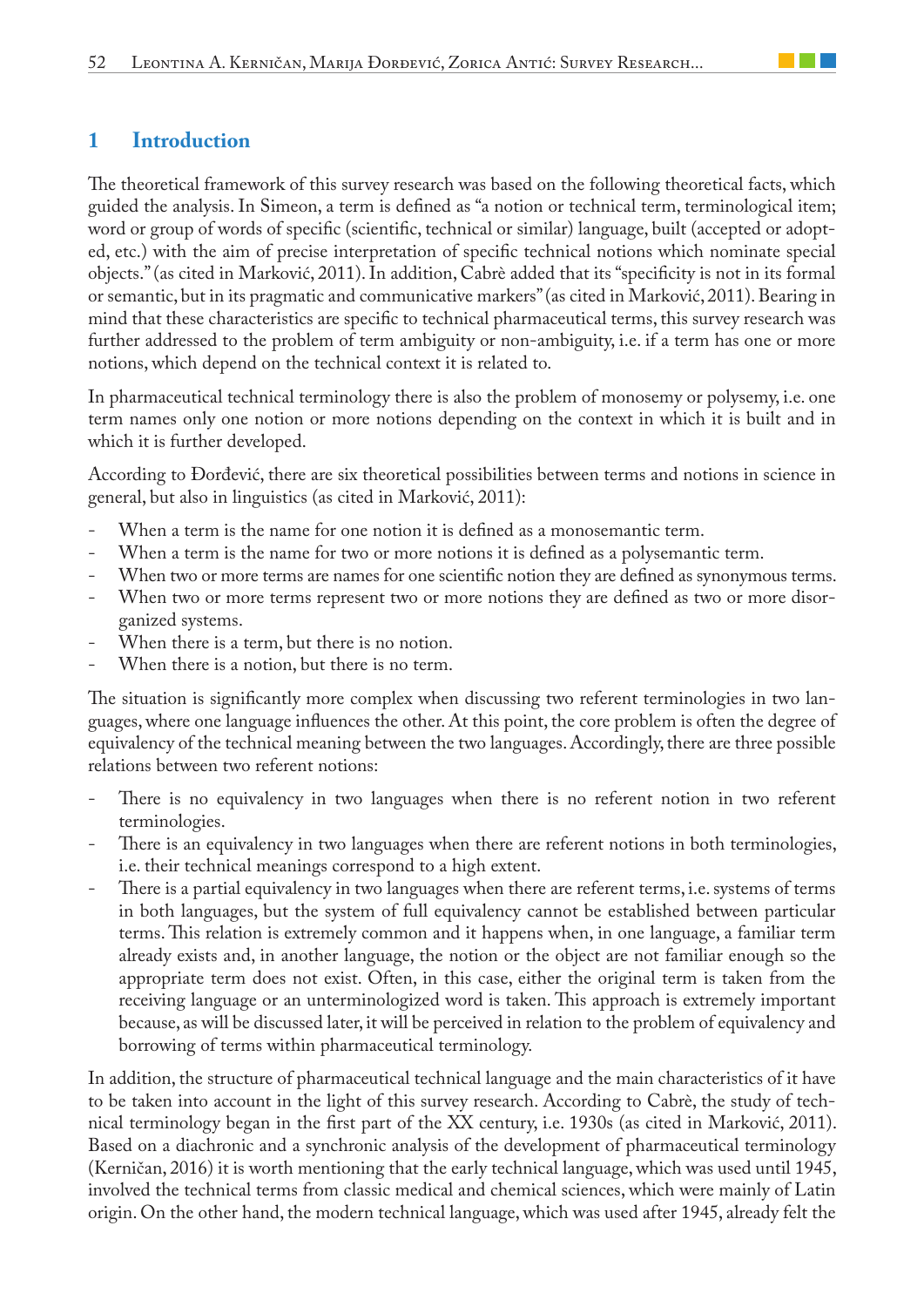growing presence of English technical language in more professional fields. According to this analysis, modern pharmaceutical technical terminology can be divided into the following categories:

- 1. Basic pharmaceutical terminology derived from classic medical sciences,
- 2. Clinical terminology that combines medical terminology and the social aspects of its application.

The terminology of social pharmacy is the most complex segment, because it combines basic, clinical and social ramifications for pharmaceutical care. The basic terminology today is still based on technical terms which are used in the field of classic medicine, where most of the terms have been taken from the Latin language, with slight phonemic and morphemic modifications. Clinical terminology is partly based on the medical terminology of Latin origin and there is a growing presence of the technical terms adopted from the English language that are related to the social implications of clinical pharmacy (Kerničan, 2016). Their structure shows that these terms are monomorphemic or polymorphemic lexemes which are mainly polysemantic notions. The technical meaning of these guidelines is determined by the field in which they are used and the professionals using them. The terminology used in social pharmacy has a greater number of polymorphemic terms which are polysemantic notions, whose technical meaning can be also determined based on the knowledge of the field in which they are used (ex. *management > disease management, risk management, bulk > bulk drug; drug, channel > drug channelling*).

The problem of adoption and understanding of pharmaceutical technical language is accompanied by the development of pharmaceutical sciences in the modern period. The growing presence of English technical terms used in social pharmacy may be reasonable bearing in mind that social pharmacy as an interdisciplinary science has been continuously developed since the 1980s with the tendency to involve more social sciences. On the other hand, English technical terms used in chemical sciences have been increasingly prevalent in pharmaceutical sciences in Serbia since the early 1960s. This arises from two historical arguments (Blanc, 1956), the nomenclature of drugs, which was standardised in 1949 by the WHO Experts Committee on Drugs and the usage of the English language, which was introduced into National Pharmacopoeia in 1950. Until the 1960s, Serbian technical terms used in pharmacy mainly included the names of plants, substances and natural remedies, which were used in treating disorders and mild symptoms of diseases. Taking into account all these arguments, the dominance of the English technical terms in Serbian pharmaceutical terminology is to be expected.

On the basis of these facts, pharmaceutical technical language and its specifics can be further investigated.

#### **2 Methods and Objectives**

The survey carried out in the period March-May 2015 was addressed at pharmacists involved in teaching and research at the faculties of pharmacy in Belgrade, Novi Sad and Niš. Forty-nine examinees took part in the survey, i.e. 31 examinees from the Faculty of Pharmacy – University of Belgrade, 13 examinees from the Faculty of Medicine (Department of Pharmacy) at the University of Niš and 5 examinees from the Faculty of Pharmacy - University Business Academy in Novi Sad. The methodological approach included separate comparative analyses of the results given by each faculty and a comparative analysis of the cumulative results given by all the faculties. In this paper, only the cumulative results were considered. The separate analyses were not taken into account because only the cumulative results are valuable for a broad insight into the critical corpus which cumulatively represents most of the disciplines at the faculties of pharmacy in Serbia.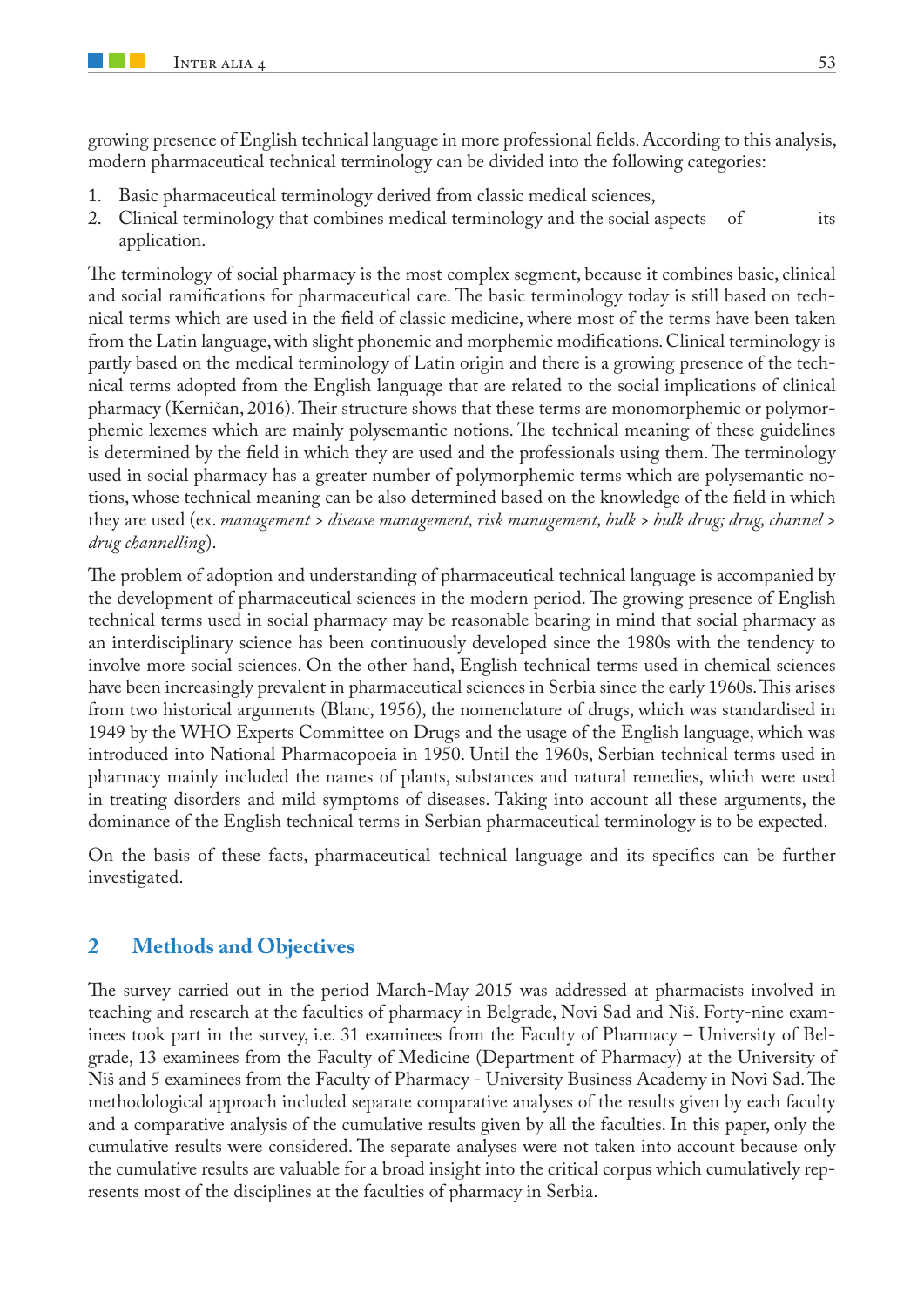The multiple-choice questionnaire used in the survey included seven questions. In the first part, it included five general questions regarding the acquisition and application of the technical terminology in their teaching and research, and in the second part, it included two questions intended to have an insight into the terms without appropriate Serbian equivalents or with no Serbian equivalents. The general questions 1–5 were as follows:

- 1. Are English technical terms involved in your lecturing proceedings?
- 2. Do you have the impression that your students understand the English technical terms that you introduced in the lecturing proceedings?
- 3. Do you recommend the study of literature in the English language as well as the obligatory literature in the Serbian language for examinations in pharmacy studies?
- 4. Is the technical literature and the technical dictionaries available to you to improve your understanding of English technical terms?
- 5. Do you use English technical terms with an incomplete translation into the Serbian language or the original English terms with no Serbian equivalent in use?

In addition to general questions, there were two questions (6–7) addressed to the teachers in order to add the English technical terms they used with no Serbian equivalent and the English technical terms they used without an appropriate or incomplete Serbian equivalent. The technical terms suggested by the lecturers had to be in line with their specialities.

The objectives of the survey may be classified as being of general matters, referring to the preceding lectures, and specific, which are strictly related to the English technical terms adopted into Serbian technical terminology.

The objectives referring to the general matters were:

- To evaluate the level of application of English technical terms in lecturing proceedings.
- To check the availability of technical instruments, i.e. specialised literature aimed at improving the appropriate acquisition of English technical terms into the Serbian language.
- To see if the majority of English technical terms were adopted into the Serbian language by calquing without a Serbian equivalent in order to evaluate the degree of teachers' understanding of English technical terms used in their technical language.

The objectives referring to the critical corpus given by the pharmacists from the faculties of pharmacy in Serbia:

- To identify phonemic, morphemic and lexical changes in the collected corpus of the English technical terms adopted into the Serbian language in order to see the level of acquisition and possible mistranslations of these terms.
- To see if the English technical terms with minimum adaptations and without Serbian equivalents prevail, when in use against Serbian pharmaceutical terms with appropriate Serbian equivalents.
- To appreciate the level of acquisition of English technical terms in basic pharmaceutical sciences compared to the level of acquisition of them in pharmaceutical sciences with a multilateral approach.
- To evaluate the level of correlation between state-of-the-art technical terms in English and domestic terms in order to improve the acquisition of English technical terms by Serbian pharmacists.

# **3 Results**

The cumulative results of the survey on the questions regarding general matters were as follows: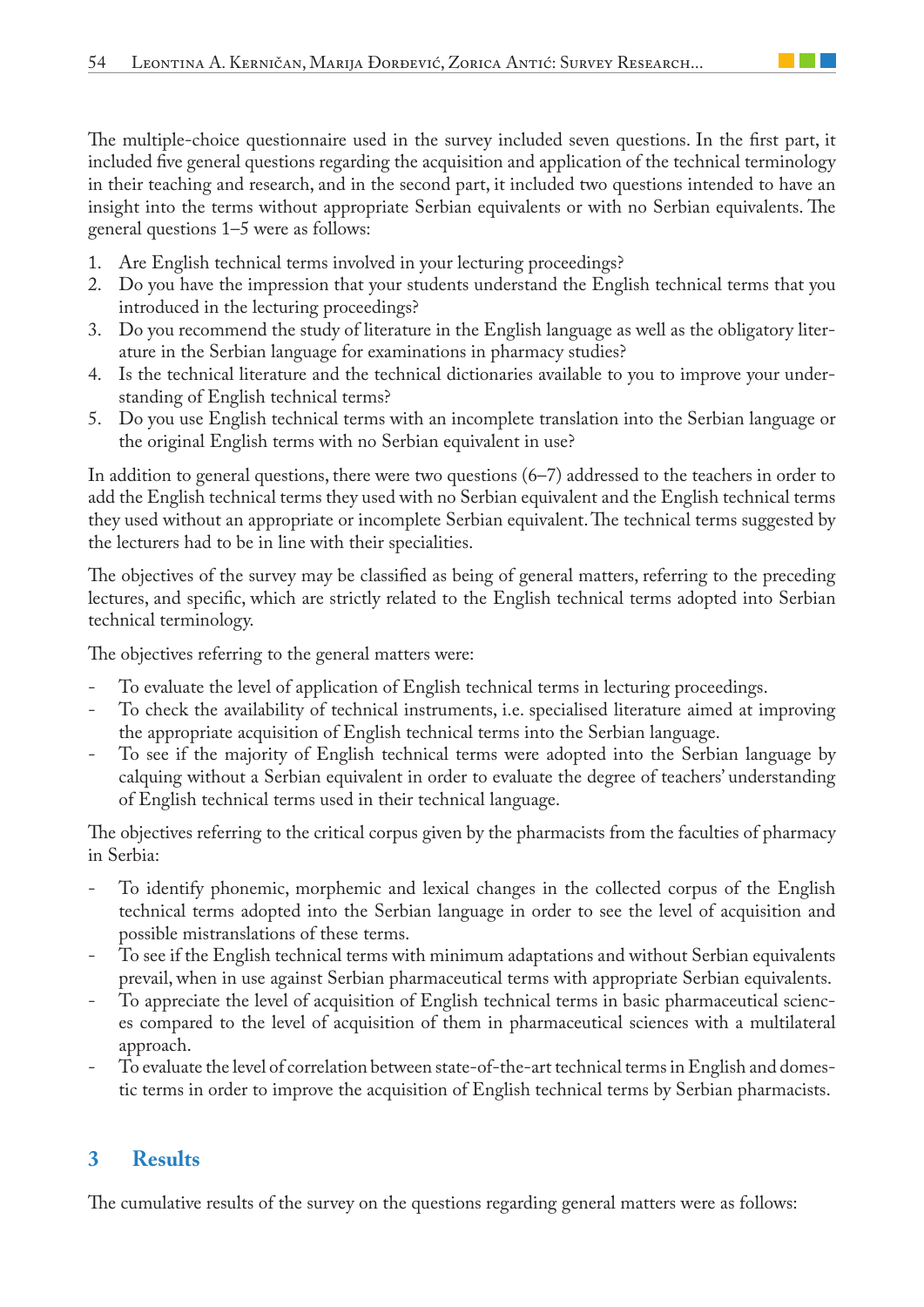**The Contract State** 

| Survey answers | Number of the<br>examinees | Percentage value | Total number of the<br>examinees per answer |
|----------------|----------------------------|------------------|---------------------------------------------|
| Yes            |                            | 28.57%           |                                             |
| Partly         |                            | 65.30%           |                                             |
|                |                            | 6.12%            |                                             |

1. Are the English technical terms involved in your lecturing proceedings?

2. Do you have the impression that your students understand the English technical terms that you introduced in the lecturing proceedings?

| Survey answers | Number of the<br>examinees | Percentage value | Total number of the<br>examinees per answer |
|----------------|----------------------------|------------------|---------------------------------------------|
| Yes            | 24                         | 48.98%           |                                             |
| Partly         |                            | 48.98%           |                                             |
|                |                            | 2.04%            |                                             |

3. Do you recommend that students study literature in the English language as well as the obligatory literature in the Serbian language for examinations in pharmacy studies?

| Survey answers | Number of the<br>examinees | Percentage value | Total number of the<br>examinees per answer |
|----------------|----------------------------|------------------|---------------------------------------------|
| Yes            |                            | 30.61%           |                                             |
| Partly         |                            | 26.53%           |                                             |
|                |                            | 42.85%           |                                             |

4. Are the technical literature and the technical dictionaries available to you to improve your understanding of the English technical terminology?

| Survey answers | Number of the<br>examinees | Percentage value | Total number of the<br>examinees per answer |
|----------------|----------------------------|------------------|---------------------------------------------|
| Yes            |                            | 34.69%           |                                             |
| Partly         | 17                         | 34.69%           | 49                                          |
|                |                            | 30.61%           |                                             |

5. Do you use the English technical terms with an incomplete translation into the Serbian language or the original English technical terms with no Serbian equivalent in use?

| Survey answers | Number of the | Percentage value | Total number of the  |
|----------------|---------------|------------------|----------------------|
|                | examinees     |                  | examinees per answer |
| Yes            |               | 46.93%           |                      |
| Partly         |               | 38.77%           |                      |
|                |               | 14.28%           |                      |

The survey results based on the critical corpus of seventy (70) given technical terms adopted from the English into the Serbian language were as follows $\hat{ }$ :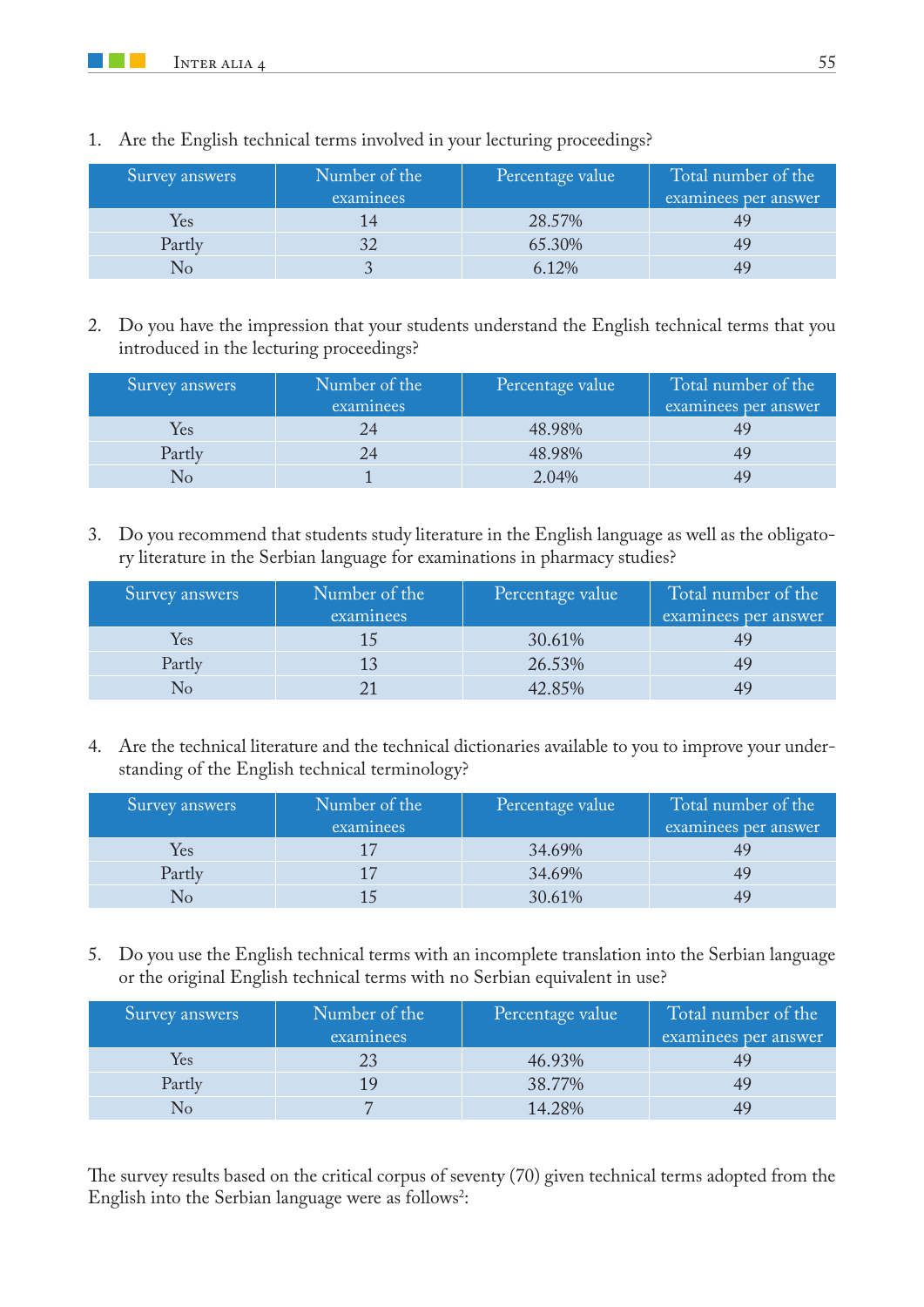- 1. Terms adopted without phonemic modifications and without a Serbian equivalent in use (6 out of 70 technical terms, i.e. 8.57%): *inlet/inlet (Medical Biochemistry), outlet/outlet (Medical Biochemistry), split/split (Medical Biochemistry), bias/bias (Analytical Chemistry), output/output (Pharmaceutical Marketing, Medical Biochemistry), SRE - Sterol Regulatory Elements / SRE (Medical Biochemistry).*
- 2. Terms adopted with phonemic modifications into the Serbian language and without a Serbian equivalent in use (26 out of 70 technical terms, i.e. 37.14%): *chromatographic run/hromatografik ran (Pharmacognosy), pro-drug/prodrag (Pharmacognosy), mode/mod (Pharmacognosy), vial/fijola (Medical Biochemistry), swing-out rotor/sving-aut rotor (Physical Chemistry), end-capped/end-kapt (Pharmacognosy), blank plasma/blenk plazma (Medical Biochemistry), over-winding of DNA strand/ overvajding DNK strend (Medical Biochemistry), real-time PCR (Medical Biochemistry) Ependorfica/Ependorfika (Medical Biochemistry), vortex/vorteks (Medical Biochemistry), score/skor (Pharmacognosy), descriptor/descriptor (Pharmacognosy), performance/performansa (Pharmacognosy), outsourcing/ autsorsing (Pharmaceutical Technology), fitting/fiting (Pharmacognosy), downfield/daunfild (Organic Chemistry), upfield/apfild (Organic Chemistry), medication review/medikejšn rivju (Social Pharmacy), biofeedback/biofidbek (Social Pharmacy), outcome/autkam (Social Pharmacy), responsive elements/ responsiv elemenc (Medical Biochemistry), bone turnover/boun turnover (Statistics in Pharmacy),* etc.
- 3. Terms adopted with phonemic and morphemic modifications into the Serbian language, and without Serbian equivalents in use (7 out of 70 technical terms, i.e. 10.00%): *compliance/komplijansa (Social Pharmacy), diet/dijeta (Bromatology), dietetic/dijetetični (Bromatology), nociceptive/ nociceptivni (Pharmacognosy, Pathology), pull/pulovanje (Medical Biochemistry), docking/dokiranje (Pharmacognosy), fitting/fiting (Pharmacognosy).*
- 4. Terms adopted with phonemic and morphemic modifications, and with a full or an incomplete translation into the Serbian language (15 out of 70 technical terms i.e. 21.42%): *up-regulation of genes/up-regulacija gena* or *ushodna regulacija gena, down-regulation of genes/daun-regulacija gena* or *nishodna regulacija gena (Medical Biochemistry), ion-selective electrode/jon selektivna elektroda (Physical Chemistry)*, *ATP binding proteins/ATP vezujući proteini (Medical Biochemistry)*, *stripping voltammetry/striping voltametrija* or *voltametrija s obogaćivanjem (Physical Chemistry)*, *headspace technique/hedspejs tehnika (Pharmacognosy)*, *bone remodeling/remodelovanje kosti (Physiology)*, *jumping genes/džamping geni (Microbiology, Immunology, Immunochemistry)*, *depot effect/depo efekat (Pharmacognosy)*, *scavenger receptors/skavendžer receptori (Medical Biochemistry)*, *recovery value/rikaveri vrednost (Medical Biochemistry), sink conditions/sink uslovi (Medical Biochemistry, Pharmaceutical Technology), blot analysis/blot analiza (Immunochemistry), orphan drug/orfan lek (Pharmacotherapy),* etc.
- 5. Terms adopted by an incomplete translation or a mistranslation into the Serbian language (7 out of 70 technical terms, i.e. 10.00%): *medication safety/sigurnost leka, medication error/medicinska greška, concordance/saglasnost (Social Pharmacy), blotting paper/upijajući papir (Microbiology, Immunology), disease management/upravljanje bolešću, menadžment bolesti (Social Pharmacy, Pharmaceutical Management), pain management/upravljanje bolom, menadžment bola (Social Pharmacy, Pharmaceutical Management), risk management/menadžment rizikom, upravljanje rizikom u politici primene zdravstvene zaštite (Social Pharmacy, Pharmaceutical Management).*
- 6. Terms adopted by paraphrasing into the Serbian language and without a Serbian equivalent in use (9 out of 70 technical terms, i.e. 12.85%): *by-product/nus-produkt (Pharmaceutical Technology), in-patient/hospitalizovani pacijent (Social Pharmacy), out-patient/pacijent u primarnoj zdravstvenoj zaštiti odnosno van bolnice (Pharmacotherapy), first-line drug/ lek koji je prioritetan u određenoj terapiji (Pharmacotherapy), second-line drug/ lek koji se koristi kao zamena za lek koji je prioritetan u određenoj terapiji (Pharmacotherapy), break-down area/posude ili kontejneri radiološkog, citostatičnog ili drugog leka ili produkta sa zaostalim ili nezaostalim proizvodom sa kojim se mora posebno postupati (Toxicology, Social Pharmacy, Pharmacovigilance), etc.*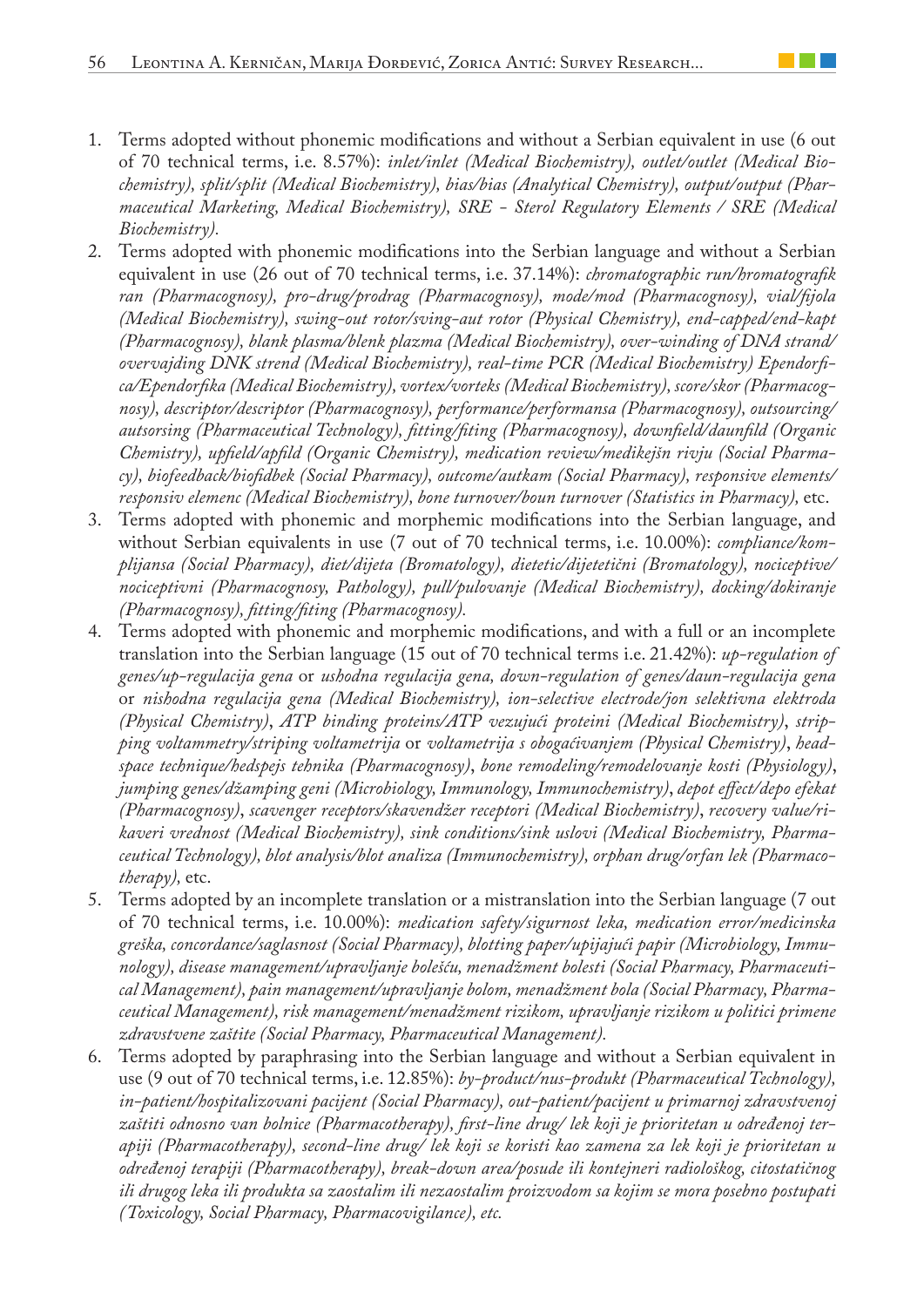#### **3.1 Interpretation of the results**

Based on the survey results for the first question, it is shown that there is an increasing practice of applying English technical terms in the lecturing proceedings in Serbia. This fact is in logical correlation with the fact that pharmacy students at an equal level understand (48.9%) or partly understand (48.9%) English technical terms (the second question). Furthermore, this is supported by the fact that 42.85% of the teachers do not recommend technical literature in English as obligatory, as well as by the statements that 30.61% of teachers recommend it and that 26.53% of them partly recommend it. In addition, this means that, according to the cumulative results, English technical literature is partly recommended (the third question). The partial availability of necessary English technical dictionaries and specialized literature, due to the responses to the fourth question, also indicates the need for technical instruments for acquiring English technical terminology both by the teachers and by the students (with reference to the third question). This also explains the results of the last general question, i.e. that the calquing of English technical terms by the majority of teachers is shown in the survey as an increasing practice.

In the second part of the survey which includes the critical corpus, there are six groups of terms. The terms in the first group adopted into the Serbian language without phonemic, morphemic or lexical changes are structurally defined as monomorphemic lexemes *(inlet/inlet, outlet/outlet, output/output, split/split, bias/bias)*. Almost all the lexemes are used in Medical Biochemistry, except for the lexeme *output* which is used in Pharmaceutical Marketing. Only a few of them such as *bias* and *output* are used as polysemantic notions in the appropriate context of Medical Biochemistry and Pharmaceutical Marketing. The others such *as inlet, outlet* and *split* are used with their original signification as monosemantic notions, but because they are used as specific segments or parts of the technical procedures or devices they are considered technical terms. The abbreviation *SRE - Sterol Regulatory Elements/ SRE* was also adopted into the Serbian language without appropriate translation and modifications. It is always used in the Serbian technical language as an abbreviation with its original signification as a monosemantic notion.

The second group of terms, including those adopted with phonemic changes into the Serbian language, are structurally defined as monomorphemic and polymorphemic lexemes (*upfield/apfild, downfield/daunfild, outsourcing/autsorsing, run/ran, descriptor/deskriptor, performance/performans, score/skor, vortex/vorteks, biofeedback/biofidbek, chromatographic run/hromatografik ran,* etc.). The monomorphemic and polymorphemic lexemes such as *upfield, downfield, outsourcing, run, descriptor, performance, score, vortex, biofeedback* are used in the pharmaceutical technical language as polysemantic notions, which are interpreted in a technical context based on the professional knowledge of the users. The polymorphemic lexemes such as *chromatographic run, swing-out rotor, real-time PCR, end-capped, blank plasma, over-winding of DNA strand* are also used as polysemantic notions but it is worth mentioning that they include one lexeme which is, technically a monosemantic notion, and the other one or two lexemes which are polysemantic notions in a general sense. The technical interpretation of these polymorphemic lexemes will be determined by the technical lexeme, which will add the technical meaning to the lexeme in a general sense. The term *Ependorfica*, denoting a specific, curved laboratory container, is the only term which originates from the name of a company Eppendorf. When the technical meaning of these terms was analysed, it was seen that the technical context in some of the monomorphemic and polymorphemic terms implied a broad, transferred sense when used in the disciplines with the multilateral approach such as social pharmacy (ex. *medication review*, *biofeedback*). Thus, many misinterpretations are expected in the technical language of these branches, especially when the users are non-native English speakers. The same is also true when modern pharmaceutical strategies, i.e. stateof-the-art technical terms were not implemented in the Serbian pharmacy according to the modern development of pharmacy.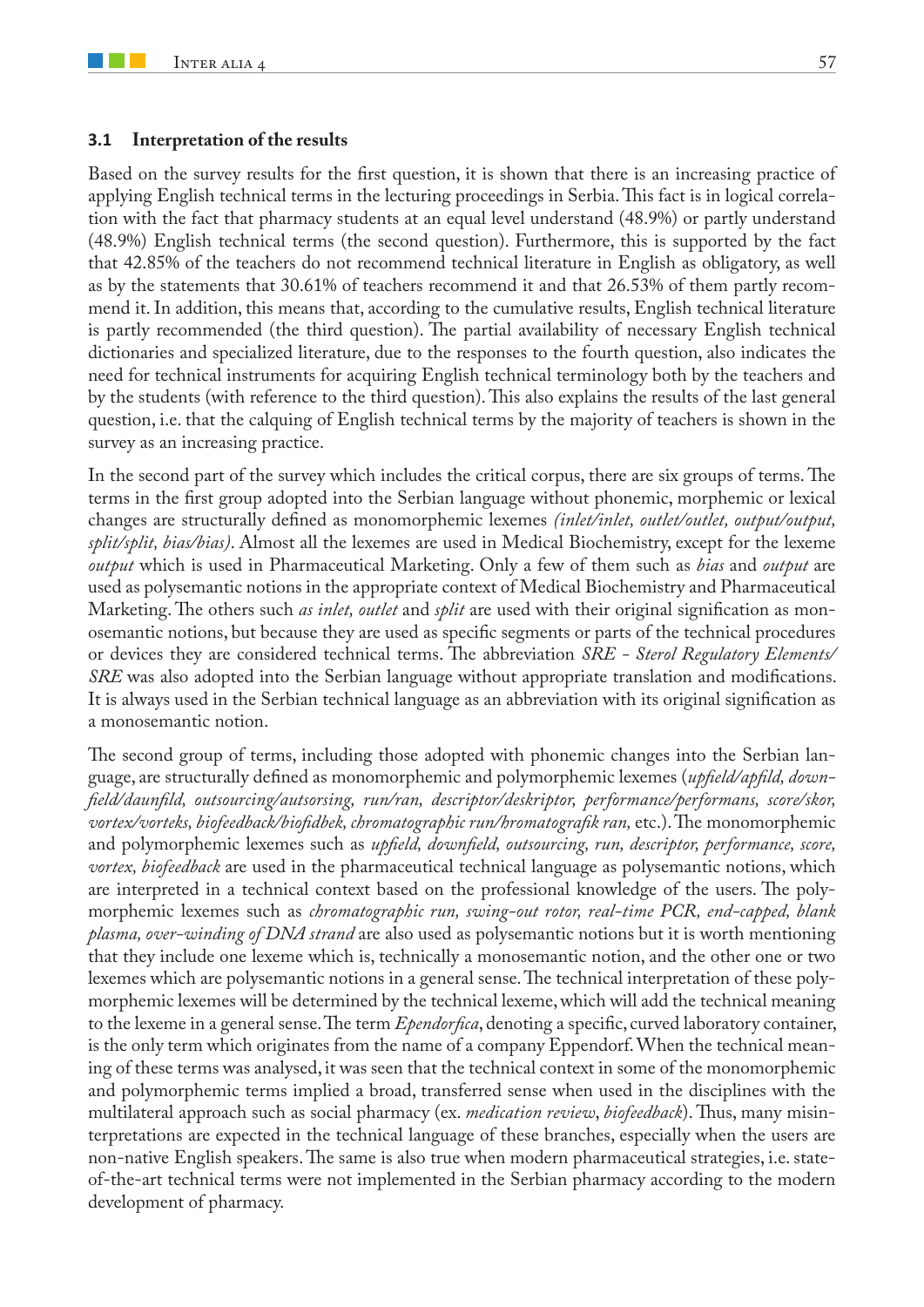The terms from the third group adopted from the English into the Serbian language with phonemic and morphemic modifications and with no appropriate Serbian technical equivalents are monomorphemic lexemes: *compliance/komplijansa, diet/dijeta, dietetic/dijetetski, nociceptive/nociceptivni, fitting/ fitovanje, docking/dokiranje.* The terms *nociceptive* and *dietetic* are monosemantic notions, while the terms *pull/pullovanje, docking/dokiranje, fitting/fiting, compliance/komplijansa* are polysemantic notions with a technical meaning, which is determined by the professional knowledge of the users and the scientific discipline they belong to. The terms in this group are mainly used in basic pharmaceutical sciences. In spite of this, the terms such as *pull/pullovanje, docking/dokiranje, fitting/fiting, compliance/ komplijansa* as polymorphemic notions have a broader, transferred sense, especially the term *compliance* with a multilateral context when used in social pharmacy.

The fourth group of given pharmaceutical terms includes polymorphemic lexemes with morphemic or phonemic modifications, which have an incomplete translation into the Serbian language (*jumping genes/džamping geni, recovery value /rikaveri vrednost, sink conditions/sink uslovi, depot effect/depo efekat, scavenger receptor/skavendžer receptor*)*.* These polymorphemic lexemes include one or two lexemes which are polysemantic notions adopted into the Serbian language with phonemic changes and one lexeme which is used in pharmacy as a monosemantic notion. The same principle of adoption was applied in the polymorphemic lexemes that have equivalents in the Serbian language (*up-regulation of genes/up-regulacija gena* or *ushodna regulacija gena, down-regulation of genes/daun-regulacija gena* or *nishodna regulacija gena,* etc). In the terms including both lexemes which are monosemantic notions, the technical meaning will be assigned to by the users who are familiar with the technical meaning (*recovery value/rikaveri vrednost, sink conditions/sink uslovi, depot effect/depo efekat*).

Both the fifth and the sixth groups of terms require very good technical knowledge due to the fact that these terms are mostly used in the pharmaceutical sciences with a multilateral approach. The fifth group of pharmaceutical terms (*medication safety/sigurnost leka, medication error/medicinska greška, concordance/saglasnost, blotting paper/upijajući papir*) are polymorphemic lexemes in which one or both of the lexemes are polysemantic notions that are used in a broader sense across many disciplines. We have identified that the most common term in pharmacy with not only medical, but also social implications is *management*. It has a very broad application in social pharmacy according to the discipline in which it is commonly used *(pain management, disease management and risk management)*.

The sixth group of terms adopted into Serbian by paraphrasing are polymorphemic lexemes comprising two or three lexemes. There are polymorphemic technical terms in which only one lexeme (out of two or three lexemes) is used in pharmacy as a monosemantic notion *(second-line drug)* and the polymorphemic technical terms in which all the lexemes are used in pharmacy as polysemantic notions *(break-down area)*. The analysis showed that the majority of the terms identified as polymorphemic lexemes are not always technically determined by the monosemantic lexeme included, whereas the polymorphemic lexemes including all the lexemes used as polysemantic notions with transferred sense, will be technically determined only by the professionals using them. In addition, a person who is not familiar with the appropriate context would not understand the technical meaning of these terms because many of the included lexemes are prepositions, phrasal verbs, numerals or nouns which may be easily misinterpreted *(out-patient/pacijent u primarnoj zdravstvenoj zaštiti, second-line drug/zamena za lek, by-product/nus produkt, in-patient/hospitalizovani pacijent, break-down area/posude ili kontejneri radiološkog, citostatičnog ili drugog leka (produkta) sa zaostalim ili nezaostalim proizvodom sa kojim se mora posebno postupati, etc.)*. Most of these terms are used in the pharmaceutical industry, pharmaceutical technology, pharmaceutical management and other sciences where the social and medical aspects of modern pharmacy and good pharmacy practice are interrelated in primary, secondary and tertiary pharmaceutical health care. Accordingly, to paraphrase them is, for the majority of the terms, expected and indispensable in their determination.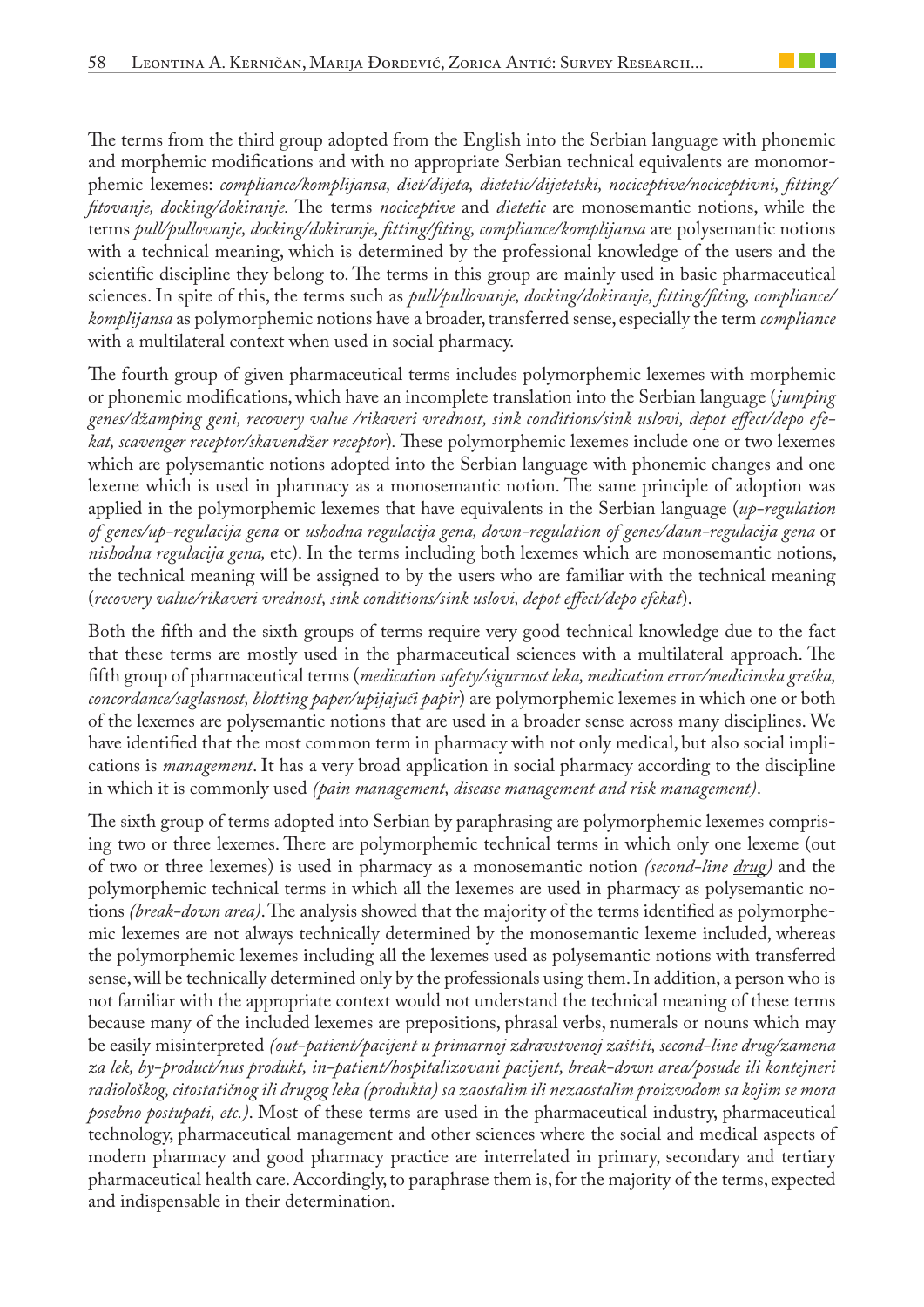### **4 Discussion**

The survey analysis of given technical terms leads to several conclusions:

Although pharmacists from the faculties of pharmacy in Serbia apply and recommend the study of literature in English as obligatory, both students and teachers are aware of the necessity for knowledge of English technical language for further professional growth. Accordingly, pharmacists need to keep up with the latest improvements in their field. They also have to keep a continuous review of the domestic technical terminology that must be in correlation with modern working strategies in pharmacy. This will certainly lead to better understanding of the adopted English technical terms and a growing presence of domestic technical terms.

Referring to the specifics of the given terminological corpus used by the pharmacists in Serbia and the aims of the survey, there are certain additional conclusions:

English technical terms with minimum phonemic and morphemic adaptations and without Serbian equivalents prevail in the Serbian technical language of pharmacists (39 – 55.71%). Fewer given terms are adopted by a full or partial translation or by paraphrasing  $(31 - 44.28\%)$ .

The technical language of Serbian pharmacists is rich in English technical terms in medical and chemical sciences, especially in pharmaceutical chemistry, medical biochemistry, as well as in few terms in pharmacognosy (51 terms – 72.85%). Even fewer, though still a significant number of given terms, are used in pharmaceutical sciences with a broad multilateral approach (19 terms – 27.14%).

The English monomorphemic and polymorphemic lexemes are used in pharmacy in general as polysemantic notions, which often result in mistranslations into the Serbian language if the users are not familiar with them. Thus, for pharmacists it is often more convenient to use the original English terms. It is also easier to communicate to foreigners in English, because they are mostly in the position of supervisors in the Serbian pharmaceutical companies, and English technical language is used in all strategic aspects of the professional practice.

This survey is of importance for the further research yet to be done in this field. The given results emphasize the necessity of being familiar with the technical terminology that must be harmonized with the latest strategic developments in pharmacy. This is crucial for both Serbian scientists and for all the scientists working in developing countries.

This study of critical corpus certainly gives contributions to the LSP study mainly in the specifics of polymorphemic lexemes used in the pharmacists' technical language as well as in the misinterpretations of the polysemantic notions. This topic is very challenging for those doing further analyses of the technical critical corpuses in some neighboring countries with Slavic origin. The given corpuses should be characterized in their specifics and identified in their similarities in mistranslations. The benefits of this kind of research would, undoubtedly, be of enormous importance for both the scientists and the linguists from the region.

There are certainly some limitations identified in the survey. First of all, these are shown in a lesser number of examinees from some of the faculties involved in the survey, whose issues were not possible to fully grasp due to technical limitations.

Accordingly, it would be significant for future research to involve more professionals from the pharmaceutical industry and pharmaceutical technology industry, which are closely connected with foreign collaborators dealing with pharmaceutical management and marketing. The insight into the specifics of the pharmacists' technical terminology would thereby be enhanced with new state-of-the-art technical terms used by professionals involved in all aspects of the multilateral pharmaceutical approach.